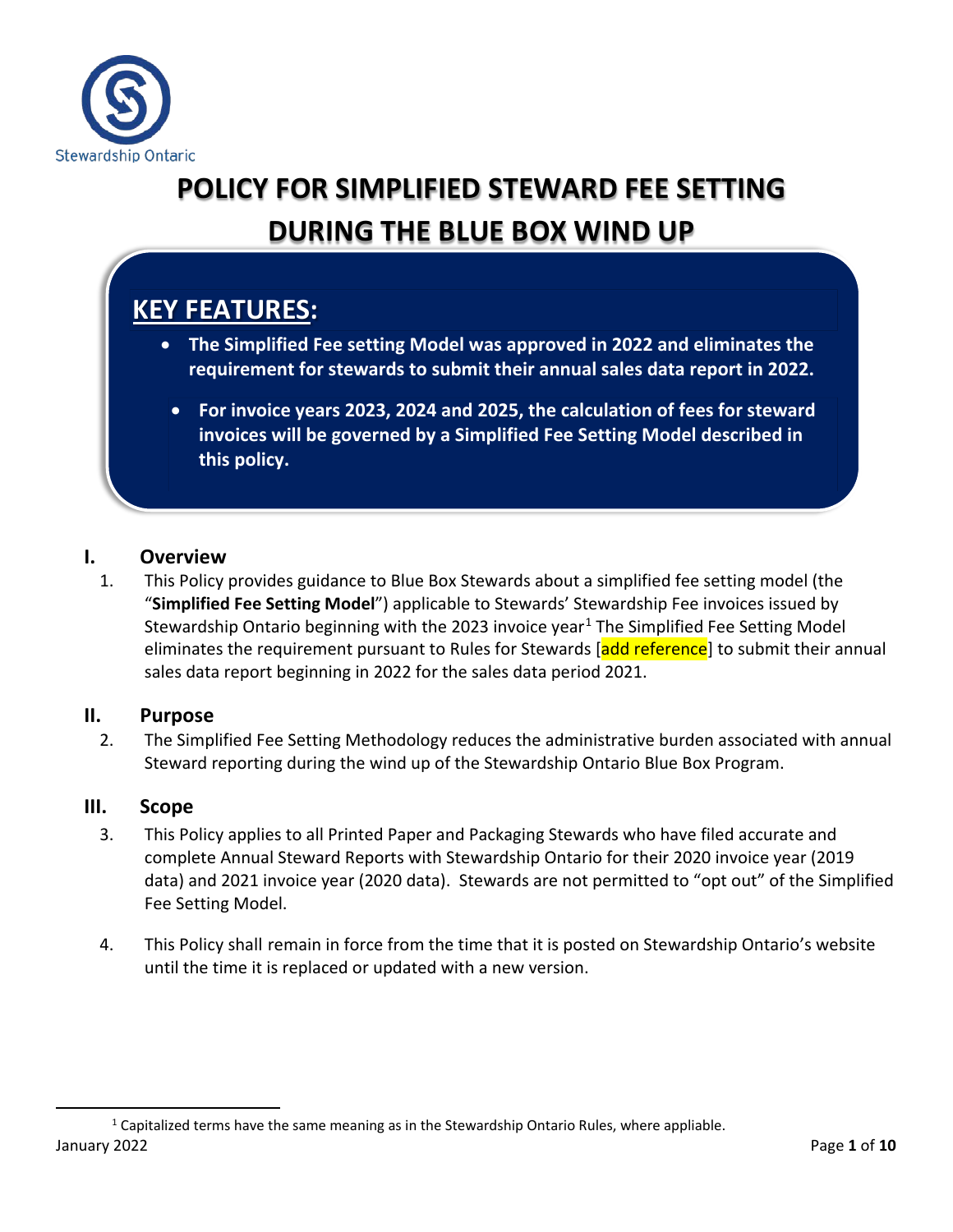

#### **IV. Policy**

#### **(a) This Policy Eliminates Annual Steward Reporting**

5. But for this Policy, a Steward's Stewardship Fee invoice would have been calculated using the following data:

| <b>Invoice Year</b> | <b>Reporting Year</b> | Data Year |
|---------------------|-----------------------|-----------|
| 2023                | 2022                  | 2021      |
| 2024                | 2023                  | 2022      |
| 2025                | 2024                  | 2023      |

- 6. Unless otherwise required by this Policy, Stewards will not submit an Annual Steward Report to Stewardship Ontario in 2022 or thereafter.
- 7. Instead, in accordance with this Policy, each Steward's 2020 and 2021 reports (2019 and 2020 data) will provide the basis for that Steward's Stewardship Fee invoices in 2023, 2024 and 2025, using the Simplified Fee Setting Model described in this Policy.

#### **(b) Stewards Must Have Filed Complete and Accurate 2020 and 2021 Annual Steward Reports**

- 8. The Steward must have reported all obligated Printed Paper and Packaging Supplied to residential Consumers in accordance with Stewardship Ontario's Rules for their Annual Steward Reports filed in 2020 (2019 Data) and 2021 (2020 Data).
- 9. Stewards that under-reported<sup>[2](#page-1-0)</sup> for the 2020 and/or 2021 reporting year(s) may be subject to changes to the Steward's previously submitted Annual Steward Report in accordance with the Rules and/or the Steward's Allocation calculated in accordance with Step 3, below, which may impact:
	- the Steward's invoices for the 2021 and 2022 invoice years in that the fees payable by the Steward for the applicable year(s) may be changed; and/or
	- the Steward's fees for subsequent years calculated in accordance with this Policy may need to be recalibrated based on corrections to the 2021 and/or 2022 Annual Steward Report(s) and/or changes to the Steward's Allocation resulting from under-reporting in 2021 and/or 2022.

<span id="page-1-0"></span>January 2022 Page **2** of **10** <sup>2</sup> In this section, "under-reporting" occurs when a Steward for any reason whatsoever did not report all PPP Supplied to Ontario Consumers in the manner required by the Rules for the applicable year(s). Where the Steward has under-reported against its obligation in the Rules for any reason, Stewardship Ontario may adjust that Steward's Allocation at any time prior to windup of the Stewardship Ontario Blue Box Program using the formulae in this Policy.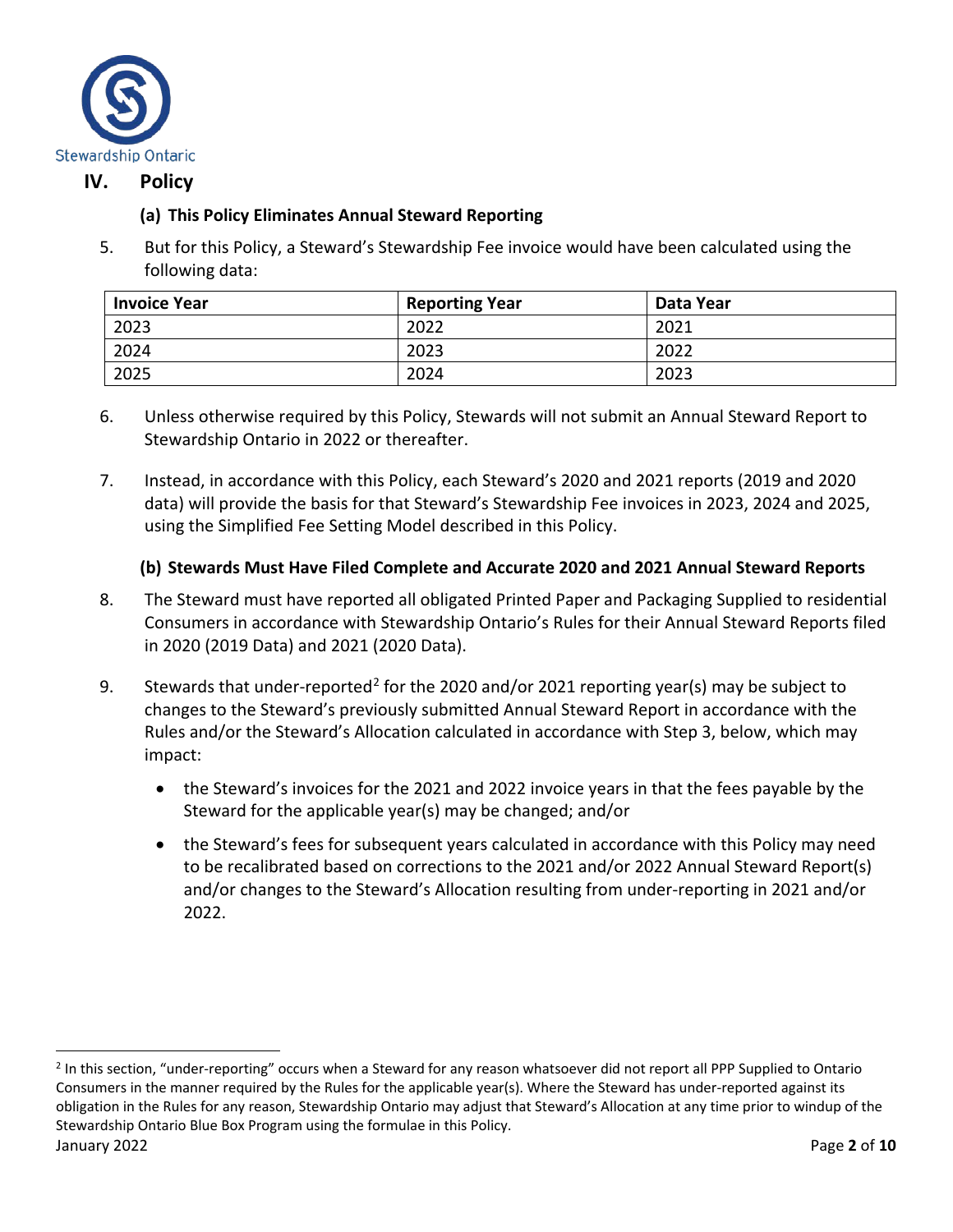

- **(c) Steward-Initiated Adjustments to the 2020 and/or 2021 Annual Steward Report(s)**
- 10. But for this Policy, Stewards had two years from the Annual Steward Report submission deadline to request an adjustment to a previously filed Report in accordance with the Policy for Steward-Initiated Adjustment Requests.
- 11. In order to implement the Simplified Fee Setting Model, Steward-initiated adjustments for the 2020 and 2021 Annual Steward Reports must be submitted to the Program by no later than July 31, 2022, with supporting documentation, in accordance with the 2022 Policy for Steward Initiated Adjustment Requests updated in 2022 found here.

#### **(d) The Simplified Fee Setting Model**

12. The Simplified Fee Setting Model will calculate Stewards' annual Stewardship Fee invoices in the following manner: $3$ 

#### **(i) Step One: Determine Steward's Fees for 2021 and 2022 Invoice Years**

13. Stewardship Ontario will extract each Steward's invoiced Stewardship Fees for invoice years 2021 (Amount A) and 2022 (Amount B).[4](#page-2-1)

#### **(ii) Step Two: Determine the Steward's Fees as Percentage of Stewardship Ontario's Total Budget**

- 14. For each of 2021 and 2022, Stewardship Ontario will apply the following formulae to determine the Steward's Stewardship Fees as a percentage of Stewardship Ontario's total budget: [5](#page-2-2)
	- (a) For 2021:

 *Amount A (Steward's invoiced fees for 2021)\_\_\_\_\_= Steward's 2021 Percentage Share (Amount E) Amount C (Stewardship Ontario's Total Budget for 2021)*

(b) For 2022:

 *Amount B (Steward's invoiced fees for 2022)\_\_\_\_\_= Steward's 2022 Percentage Share (Amount F) Amount D (Stewardship Ontario's Total Budget for 2022)*

<span id="page-2-0"></span><sup>&</sup>lt;sup>3</sup> Please note that these formulae are simplified versions of the analysis that will be performed for fee setting using the Simplified Fee Setting Model. Nothing in the Policy removes Stewardship Ontario's right to exercise its discretion regarding fee setting in appropriate circumstances in the operation of the Program during windup.

<span id="page-2-1"></span><sup>4</sup> Amount A and Amount B may be modified by any Program-approved Steward-initiated adjustment or Program correction

<span id="page-2-2"></span>submitted by the deadline of July 31, 2022.<br><sup>5</sup> Broadly speaking, Stewardship Ontario's total budget for 2020 and 2021 consisted of the following components: (i) total aggregate quantum payable to municipalities as calculated by RPRA in preparing its Annual Steward Obligation calculation; (ii) RPRA overhead amounts; and (iii) Stewardship Ontario overhead amounts.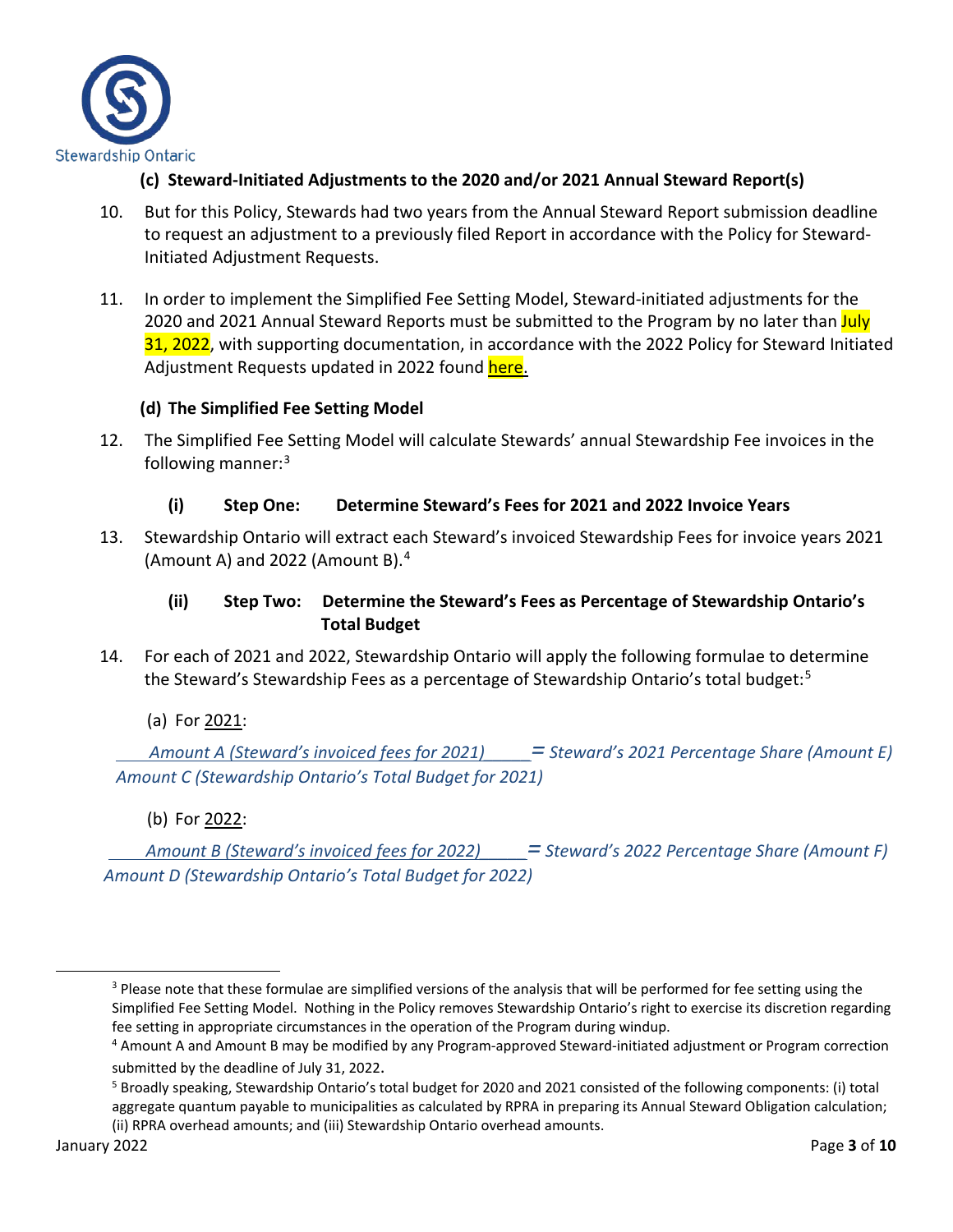

#### **(iii) Step Three: Determine Each Steward's Allocation**

15. Stewardship Ontario will determine each Steward's Allocation (Amount G) by applying the following formula to obtain an average of the Steward's 2021 and 2022 Percentage Shares:

*Amount E (Steward's 2021 Percentage Share) + Amount F (Steward's 2022 Percentage Share) 2*

#### **(iv) Step Four: Apply the Steward's Allocation to Stewardship Ontario's Total Budget for 2023, 2024 and 2025**

16. In order to determine each Steward's fee for invoice years 2023, 2024, and 2025, each Steward's Allocation (Amount G) calculated in Step Three will be applied to Stewardship Ontario's total budget $^6$  $^6$  for 2023, 2024, and 2025, by applying the following formula:

*Stewards Allocation (Amount G) X Stewardship Ontario's Total Budget for [invoice year] = Stewards 2023 Invoice*

17. For example, if a Steward's Allocation was .24 percent and Stewardship Ontario's 2023 budget is \$167.5 million, the Steward's 2023 invoice will be (.24 x \$167.5 million = \$402,000.

#### **(e) Circumstances Where the Simplified Fee Setting Model Will Not Apply**

18. The Simplified Fee Setting Model will not apply or may be modified as described in the following circumstances, some of which are mandatory and some of which are optional:

#### **(i) Newspapers that are Subject to the CNA/OCNA**[7](#page-3-1) **Amendment to the Original Stewardship Ontario Program Plan (Mandatory)**

- 19. In 2005, the Ontario Government approved an amendment to the Stewardship Ontario Blue Box Program Plan relating to newspapers (the "**CNA/OCNA Amendment**"). [8](#page-3-2)
- 20. As a result of the CNA/OCNA Amendment, newspaper Stewards pay some, but not all, of their Stewardship Fees by supplying "in-kind" advertising to Stewards, through the in-kind advertising program operated by RPRA. [9](#page-3-3)

<span id="page-3-0"></span> $6$  Broadly speaking, Stewardship Ontario's total budget for 2023, 2024 and 2025 consists of the following components: (i) total aggregate quantum payable to municipalities as calculated by RPRA in preparing its Annual Steward Obligation calculation; (ii) RPRA overhead amounts; and (iii) Stewardship Ontario overhead amounts. In the event that the Allocation (calculated annually) attributable to newspaper stewards decreases, the total budget attributable to non-newspaper stewards will increase.

<span id="page-3-1"></span><sup>7</sup> CNA/OCNA members are now referred to as members of News Media Canada.

<span id="page-3-3"></span><span id="page-3-2"></span><sup>8</sup> See the CNA/OCNA Amendment in the following link: [https://stewardshipontario.ca/wp](https://stewardshipontario.ca/wp-content/uploads/2013/03/Amendment-re-CNA-OCNA-In-kind-Contribtion-Nov-4-2005.pdf)[content/uploads/2013/03/Amendment-re-CNA-OCNA-In-kind-Contribtion-Nov-4-2005.pdf](https://stewardshipontario.ca/wp-content/uploads/2013/03/Amendment-re-CNA-OCNA-In-kind-Contribtion-Nov-4-2005.pdf) <sup>9</sup> Se[e https://rpra.ca/programs/blue-box/inkind-advertising/](https://rpra.ca/programs/blue-box/inkind-advertising/)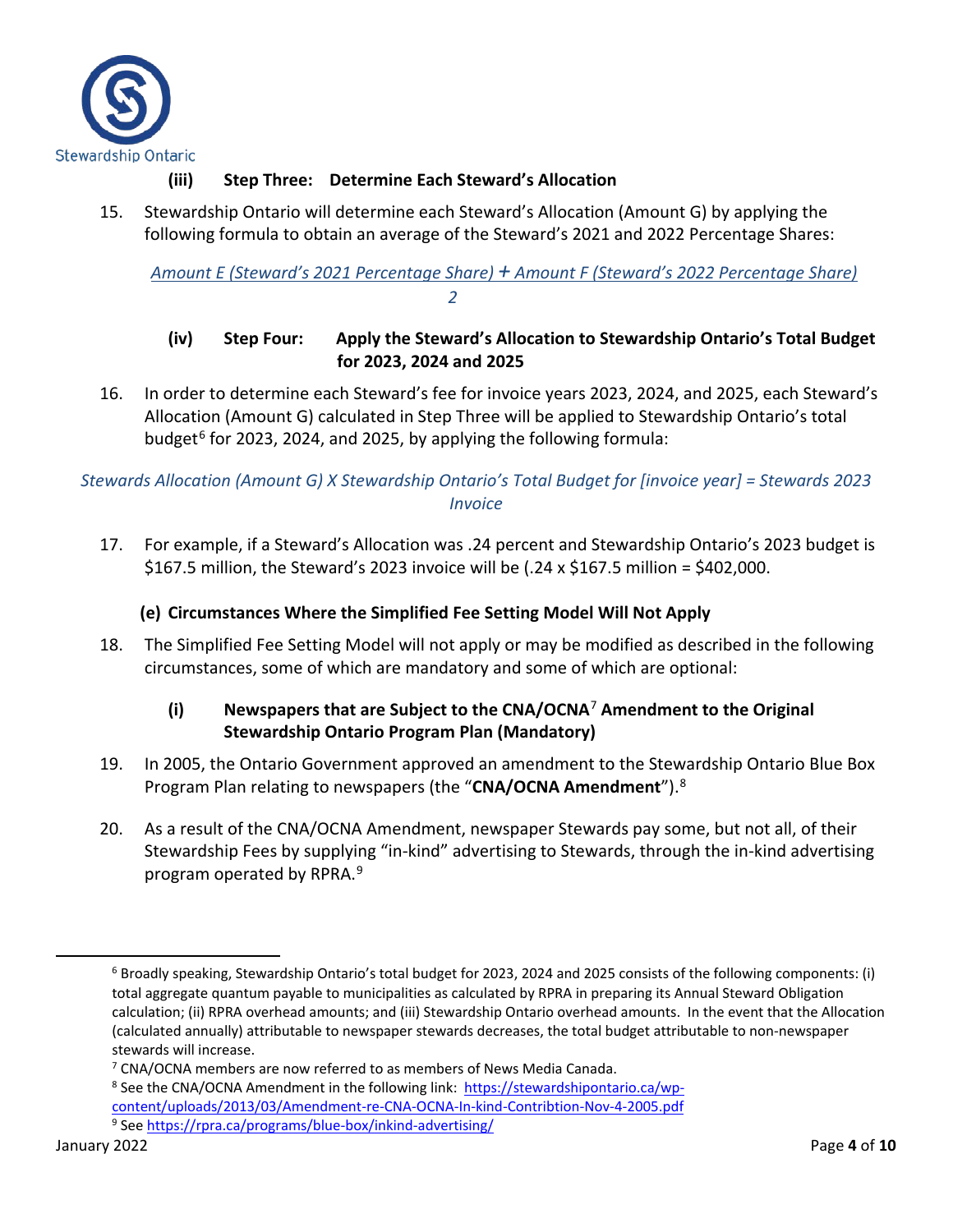

21. Given this unique history and circumstances, newspaper Stewards must continue to file an Annual Steward Report. This data will be used by Stewardship Ontario and RPRA to set newspaper Stewards' share of total Program fees and determine in-kind advertising obligations.

#### **(ii) Divestiture of a Business Subsidiary or Product Line (Optional)**

- 22. After filing its 2021 Report, a Steward may have sold part of its business associated with one or more of its Brand(s) (a "**Divestiture**"), with the result that it no longer Supplies the Packaging or Printed Paper associated with the Brand(s).
- 23. This provision:
	- (a) applies only to a Divestiture, and not to a Steward whose Supply of Printed Paper and Packaging has decreased for any other reason; and
	- (b) does not apply retroactively in relation to invoices issued by the Program in 2022 or earlier.
- 24. In order for a Divestiture to qualify for a reduction in the Steward's Allocation for subsequent invoice year(s), the following conditions must be satisfied in order to be a "**Qualifying Divestiture**":
	- (a) a Divestiture of a Brand results in a net reduction by at least 5 percent or \$1,000 (which ever is greater) of the Stewardship Fees that would otherwise be payable by the Steward under this Policy; and
	- (b) The Steward that acquired the Brand must be willing and able to accept the reporting obligation for the Brand that was divested, with the result that there will be a corresponding increase in the Allocation of the acquiring Steward.
- 25. In the case of a Qualifying Divestiture, the Steward has the option, but not the obligation, to apply to the Program to have its Allocation recalculated and applied for the purposes of calculating its Stewardship Fees in subsequent year(s).
- 26. The deadline for making a request described in this section is May 1 of a calendar year, in order to be considered for the invoice issued in relation to the subsequent year. Changes cannot be made retroactively to prior year invoices. No changes will be permitted for partial calendar years.
- 27. In order to apply for a recalculation of the Steward's Allocation, the Steward must:
	- (a) at the time of notification, pay a non-refundable administrative fee to Stewardship Ontario in the amount of \$500.00, failing which the Steward's request will not be considered; and
	- (b) complete the following steps:
		- **(a) Step One: Notification**

By May 1, a Steward that wants to apply to the Program for a modified Allocation for a subsequent Program invoice must:

- a. notify the Program a[t WeRecycle@stewardshipontario.ca,](mailto:WeRecycle@stewardshipontario.ca) with the subject line: "Request for Modified Allocation due to Brand Divestiture"; and
- b. provide an explanation about the Divestiture that addresses the following issues: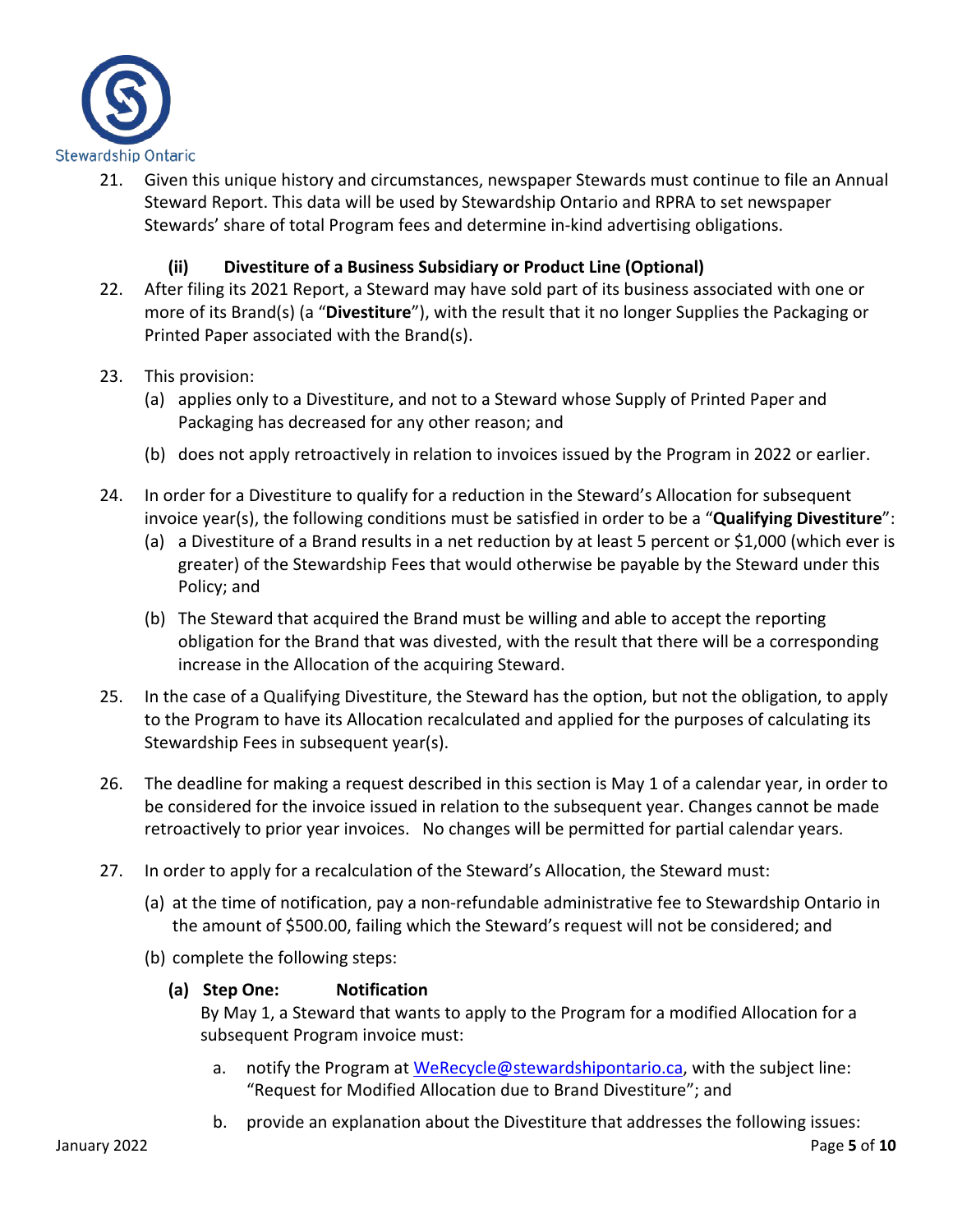

- 1. Describe the Divestiture in sufficient detail for the Program to validate that it was a Brand Divestiture;
- 2. Identify the date on which the Divestiture took effect;
- 3. Identify corporate entity (including corporate name and corporate contact person) that assumed responsibility for the affected brand(s);  $^{10}$  $^{10}$  $^{10}$
- 4. The Steward's rationale (with supporting data) for its belief that the Divestiture meets with qualifying financial terms (reduction in Stewardship Fees of at least 5 percent or \$1,000 which ever is greater).

#### **(b) Step Two: Preliminary Assessment by the Program**

Based on the information provided by the divesting Steward in Step One, the Program will:

- a. undertake a preliminary assessment to determine, subject to receiving complete data in Step Three, whether the Steward may qualify under this provision to modify its Allocation;
- b. confirm with the Steward that acquired the Brand that its Allocation will be increased in a manner that corresponds with the reduction in the divesting Steward's Allocation; and
- b. notify the divesting Steward of its provisional decision, which will be subject to receiving additional data from the Steward.

#### **(c) Step Three: Steward Report Completion**

If the Steward provisionally qualifies for a modified Allocation due to a Divestiture:

- a. The divesting Steward must provide a report, in the form requested by the Program, regarding the Brand(s)' Paper and Packaging for which it is no longer the obligated Steward because of the Divestiture.
- b. The divesting Steward will not be permitted to change other aspects of its prior Annual Reports (e.g., where a reduction in Supplied Printed Paper and Packaging has arisen for any reason not directly connect the Divestiture of the affected Brand(s)).
- c. The Program will review the divesting Steward's report and make a final determination about whether the divesting Steward satisfies the conditions of this section.

#### **(d) Step Four: Recalculation of the Divesting and Acquiring Stewards' Allocation Amounts**

a. With reference to the divesting Steward's 2020 and 2021 Reports and any additional data requested by the Program, the Program will remove the amount of Printed Paper

<span id="page-5-0"></span>January 2022 Page **6** of **10**  $10$  The acquiring company will now become responsible for reporting for the brand(s) to the Program.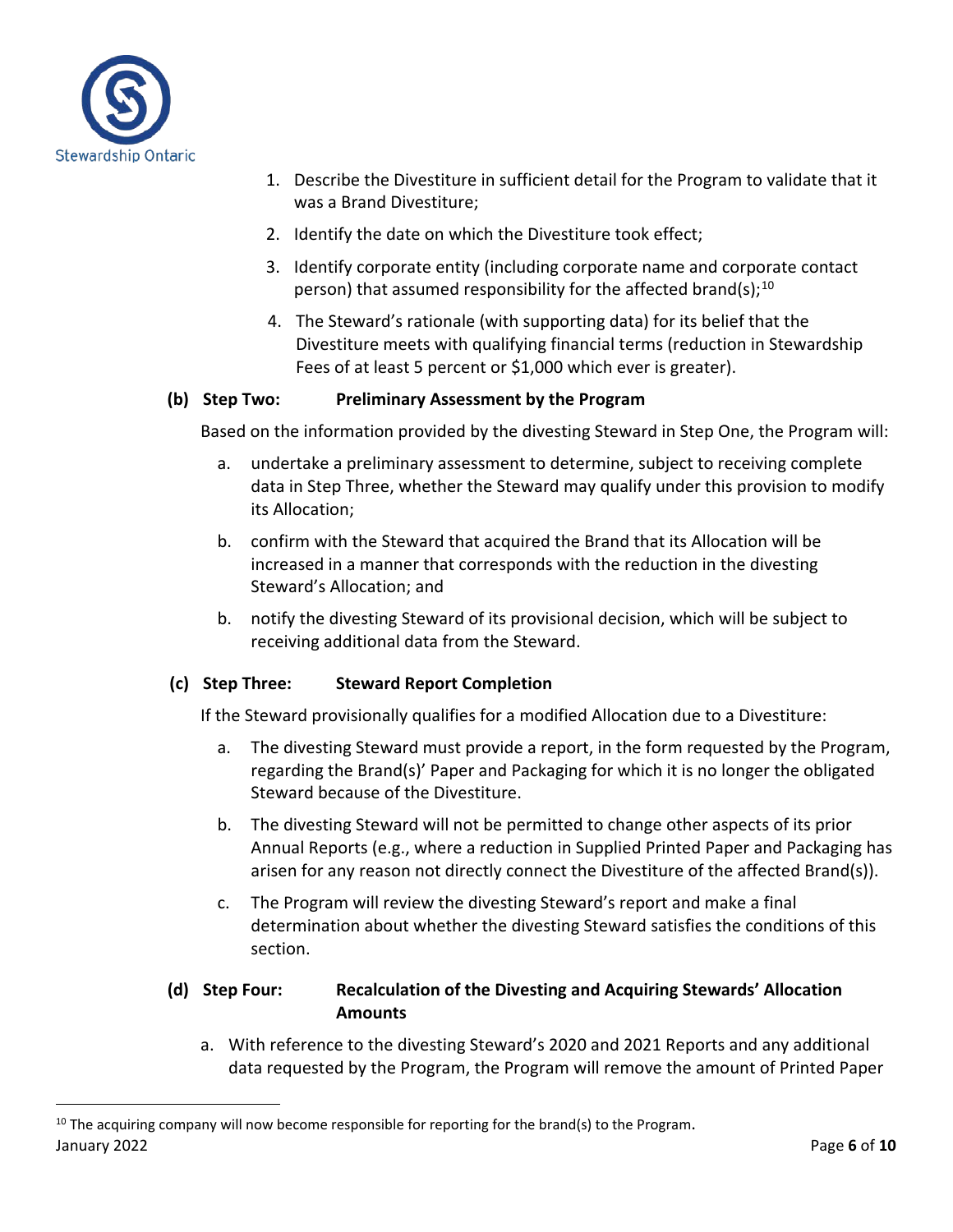

and Packaging associated with the divested brand(s) and recalculate the Steward's Allocation (the "**Recalculated Allocation Amount**").

- b. The Program will advise the divesting Steward of its Recalculated Allocation Amount.
- c. The Program will advise the acquiring Steward of its Recalculated Allocation Amount.
- d. The divesting and acquiring Stewards' Recalculated Allocation Amounts will apply to the calculation of all subsequent Stewardship Fees invoiced to the Steward, unless the Steward later qualifies for another exception in accordance with this Policy.

#### **(iii) Discontinuance of a Product Line (Optional)**

- 28. After filing its 2021 Report, a Steward may have discontinued one or more SKUs<sup>[11](#page-6-0)</sup> (a "**Discontinuance**"), with the result that it no longer Supplies the Packaging or Printed Paper associated with the SKUs.
- 29. This provision:
	- (a) applies only to a Discontinuance, and not to a Steward whose Supply of Printed Paper and Packaging has decreased for any other reason;
	- (b) does not apply retroactively in relation to invoices issued by the Program in 2022 or earlier.
- 30. In order for a Discontinuance to qualify for a reduction in the Steward's Allocation for subsequent invoice year(s), the following condition must be satisfied:
	- (a) the Discontinuance of a Brand results in a net reduction by at least 5 percent or \$1,000 (which ever is greater) of the Stewardship Fees that would otherwise be payable by the Steward under this Policy a "**Qualifying Discontinuance**").
- 31. In the case of a Qualifying Discontinuance, the Steward has the option, but not the obligation, to apply to the Program to have its Allocation (in Step Three) recalculated and applied for the purposes of calculating its Stewardship Fees in subsequent year(s).
- 32. The deadline for making a request described in this section is May 1 of a calendar year, in order to be considered for the invoice issued in relation to the subsequent year. Changes cannot be made retroactively to prior year invoices. No changes will be permitted for partial calendar years.
- <span id="page-6-0"></span>33. In order to apply for a recalculation of the Steward's Allocation, the Steward must:
	- (a) at the time of notification, pay a non-refundable administrative fee to Stewardship Ontario in the amount of \$500.00, failing which the Steward's request will not be considered; and
	- (b) complete the following steps: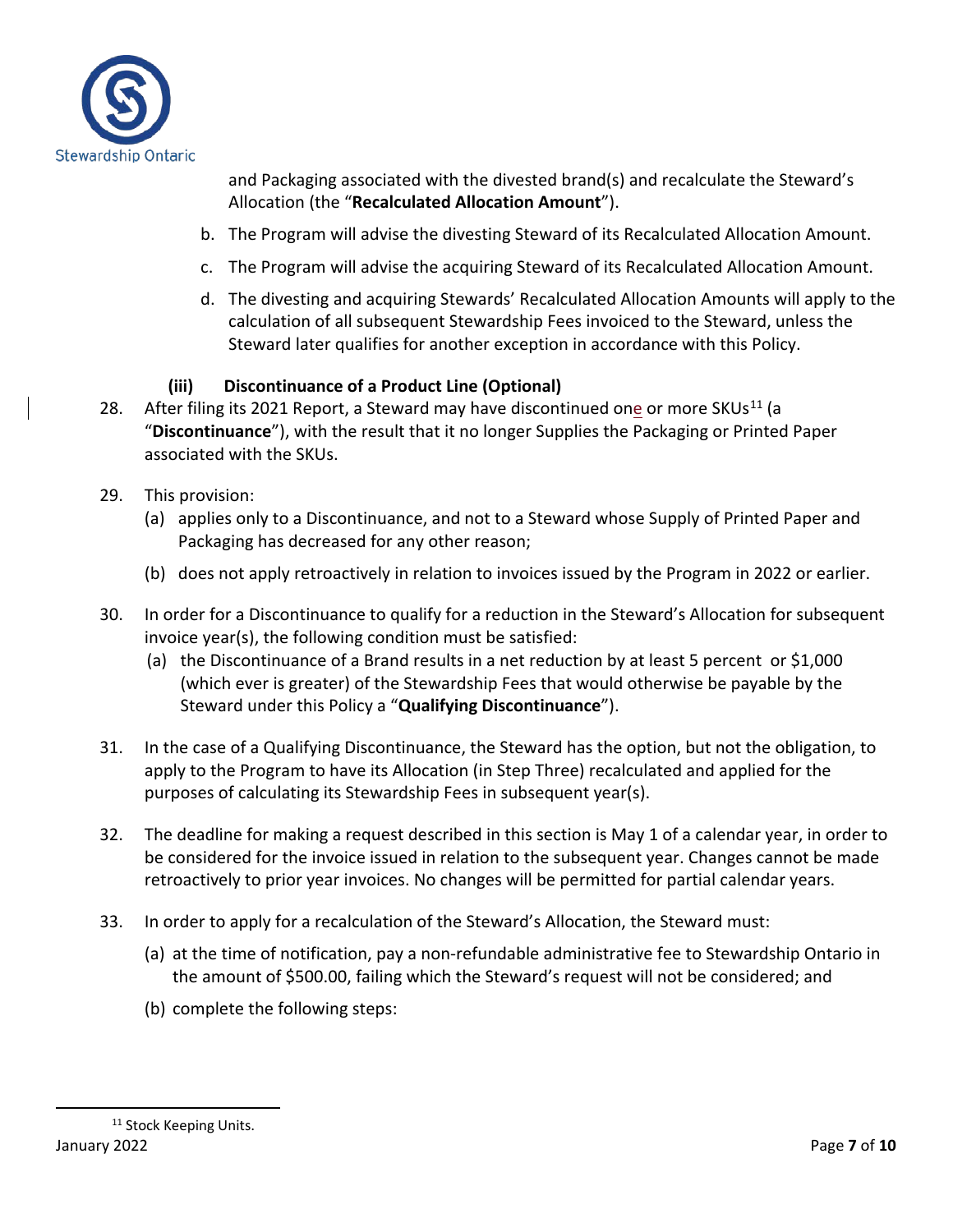

#### **(a) Step One: Notification**

By May 1, a Steward that wants to apply to the Program for a modified Allocation for the next-issued Program invoice must:

- a. notify the Program a[t WeRecycle@stewardshipontario.ca,](mailto:WeRecycle@stewardshipontario.ca) with the subject line: "Request for Modified Allocation due to a Discontinuance"; and
- b. provide an explanation about the Discontinuance that addresses the following issues:
	- 1. Describe the Discontinuance in sufficient detail for the Program to validate that it was a Discontinuance;
	- 2. Identify the date on which the Discontinuance took effect;
	- 3. The Steward's rationale (with supporting data) for its belief that the Discontinuance meets with qualifying financial terms (reduction in Stewardship Fees of at least 5 percent or \$1,000 which ever is greater).

#### **(b) Step Two: Preliminary Assessment by the Program**

Based on the information provided by the Steward in Step One, the Program will:

- a. undertake a preliminary assessment to determine, subject to receiving complete data in Step Three, whether the Steward may qualify under this provision to modify its Allocation; and
- b. notify the Steward of its provisional decision, which will be subject to receiving additional data from the Steward.

#### **(c) Step Three: Steward Report Completion**

If the Steward provisionally qualifies for a modified Allocation due to a Discontinuance:

- a. The Steward must provide a report, in the form requested by the Program, regarding the Brand(s)' Paper and Packaging for which it is no longer the obligated Steward because of the Discontinuance.
- b. The Steward will not be permitted to change other aspects of its prior reports where a reduction in Supplied Printed Paper and Packaging has arisen for any reason not directly connect with the Discontinuance of the affected Brand(s).
- c. The Program will review the report and make a final determination about whether the Steward satisfies the conditions of this section.

#### **(d) Step Four: Recalculation of the Steward's Allocation Amount**

a. With reference to the Steward's 2020 and 2021 Reports and any additional data requested by the Program, the Program will remove the amount of Printed Paper and Packaging associated with the Discontinued Brand(s) and recalculate the Steward's Allocation (the "**Recalculated Allocation Amount**").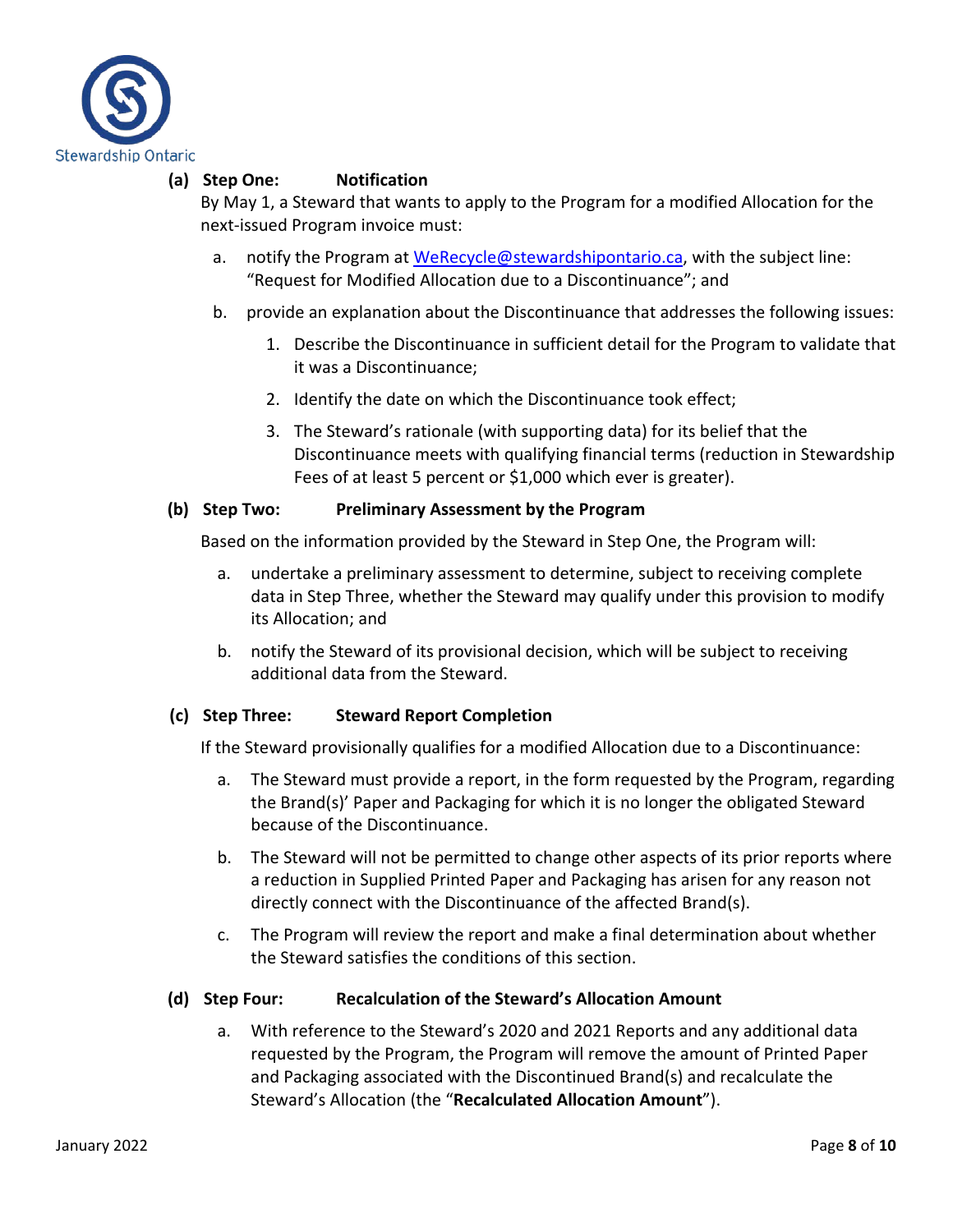

- b. The Program will advise the Steward of its Recalculated Allocation Amount.
- c. The Recalculated Allocation Amount will apply to the calculation of all subsequent Stewardship Fees invoiced to the Steward, unless the Steward later qualifies for another exception in accordance with this Policy.
- **(v) Stewards that Enter the Ontario Market, Leave the Ontario Market, or have not Filed their Complete and Accurate 2020 and 2021 Reports for any Reason (Mandatory)**
- 34. This provision applies to any Steward that:
	- (a) began to Supply PPP to the Ontario Market at any time, but was not registered with Stewardship Ontario by January 1, 2022 ("**New and/or Previously Unregistered Steward**");
	- (b) has not Filed Annual Steward Reports for 2020 and/or 2021 or has filed incomplete Reports for those years ("**Registered Steward with Incomplete 2020 or 2021 Report(s)**"; or
	- (c) entirely stopped suppling all PPP to the Ontario Market at any time after the Program issued its invoice for 2023 ("**Steward Has Entirely Left the Ontario Market**").

#### 35. **New and/or Previously Unregistered Stewards**:

For any New and/or previously Unregistered Steward,<sup>[12](#page-8-0)</sup> the Steward will be on-boarded to the Program in accordance with the Program's Onboarding Policy found here, including, if applicable, the need to file past reports and pay fees for all prior years in which the Steward was obligated in accordance with the Rules.

#### 36. **Registered Steward with Incomplete 2020 or 2021 Report(s)**:

For any Registered Steward with Incomplete 2020 or 2021 Report(s) (other than Stewards that qualified for a Steward Exemption in Part V of the Rules), the Steward must accurately complete its 2020 or 2021 Report(s) by July 31, 2022,<sup>[13](#page-8-1)</sup> failing which, if applicable, the Steward's Allocation and resulting Stewardship Fee invoice for 2023 and all subsequent years will be based on a proxy Allocation equal to:

- (a) the most recently completed Annual Steward Report and
- (b) the Steward's percentage share of Stewardship Ontario's corresponding budget for the most recently completed Annual Steward Report, plus 50 percent

#### (the "**Proxy Allocation Amount**").

#### 37. **Steward Has Entirely Left the Ontario Market**:

For any Registered Steward that entirely stopped suppling any PPP to the Ontario market at any time after the Program issued its invoice for 2023, the Steward must notify Stewardship Ontario at [WeRecycle@stewardshipontario.ca](mailto:WeRecycle@stewardshipontario.ca) and, provided that the Steward is no longer obligated for any PPP in Ontario, the Steward will be off-boarded from the Program in the same manner that existed

 $12$  This provision does not apply to Stewards that previously qualified for a Steward Exemption from Registering, Reporting or Paying Fees under Part V of the Rules.

<span id="page-8-1"></span><span id="page-8-0"></span> $13$  Late reports and late fees are subject to the Penalty and Interest Policy.